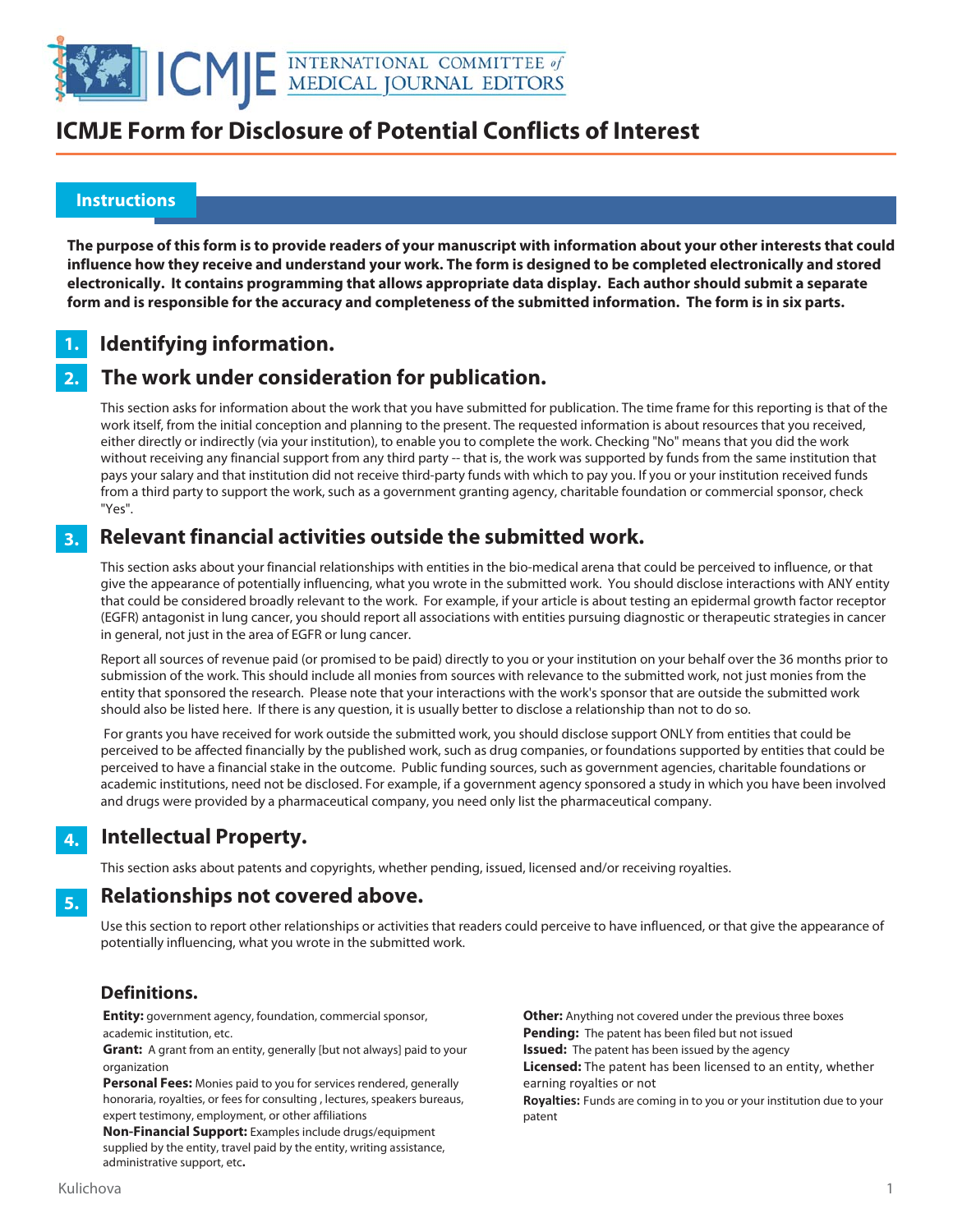

| <b>Section 1.</b><br><b>Identifying Information</b>                                              |                                     |                             |
|--------------------------------------------------------------------------------------------------|-------------------------------------|-----------------------------|
| 1. Given Name (First Name)<br>Daniela                                                            | 2. Surname (Last Name)<br>Kulichova | 3. Date<br>18-February-2014 |
| 4. Are you the corresponding author?                                                             | $\sqrt{ \gamma_{es}}$<br>No         |                             |
| 5. Manuscript Title<br>Metal hypersensitivity mimicking periprosthetic erysipelas-like infection |                                     |                             |
| 6. Manuscript Identifying Number (if you know it)<br>CC-D-13-00154R4                             |                                     |                             |

**The Work Under Consideration for Publication** 

Did you or your institution **at any time** receive payment or services from a third party (government, commercial, private foundation, etc.) for any aspect of the submitted work (including but not limited to grants, data monitoring board, study design, manuscript preparation, statistical analysis, etc.)?

Are there any relevant conflicts of interest?  $\Box$  Yes  $\Box$  No

# **Relevant financial activities outside the submitted work. Section 3. Relevant financial activities outset**

Place a check in the appropriate boxes in the table to indicate whether you have financial relationships (regardless of amount of compensation) with entities as described in the instructions. Use one line for each entity; add as many lines as you need by clicking the "Add +" box. You should report relationships that were **present during the 36 months prior to publication**.

Are there any relevant conflicts of interest?  $\Box$  Yes  $\Box$  No

# **Intellectual Property -- Patents & Copyrights**

Do you have any patents, whether planned, pending or issued, broadly relevant to the work?  $\vert \ \vert$  Yes  $\vert \sqrt{\vert N}$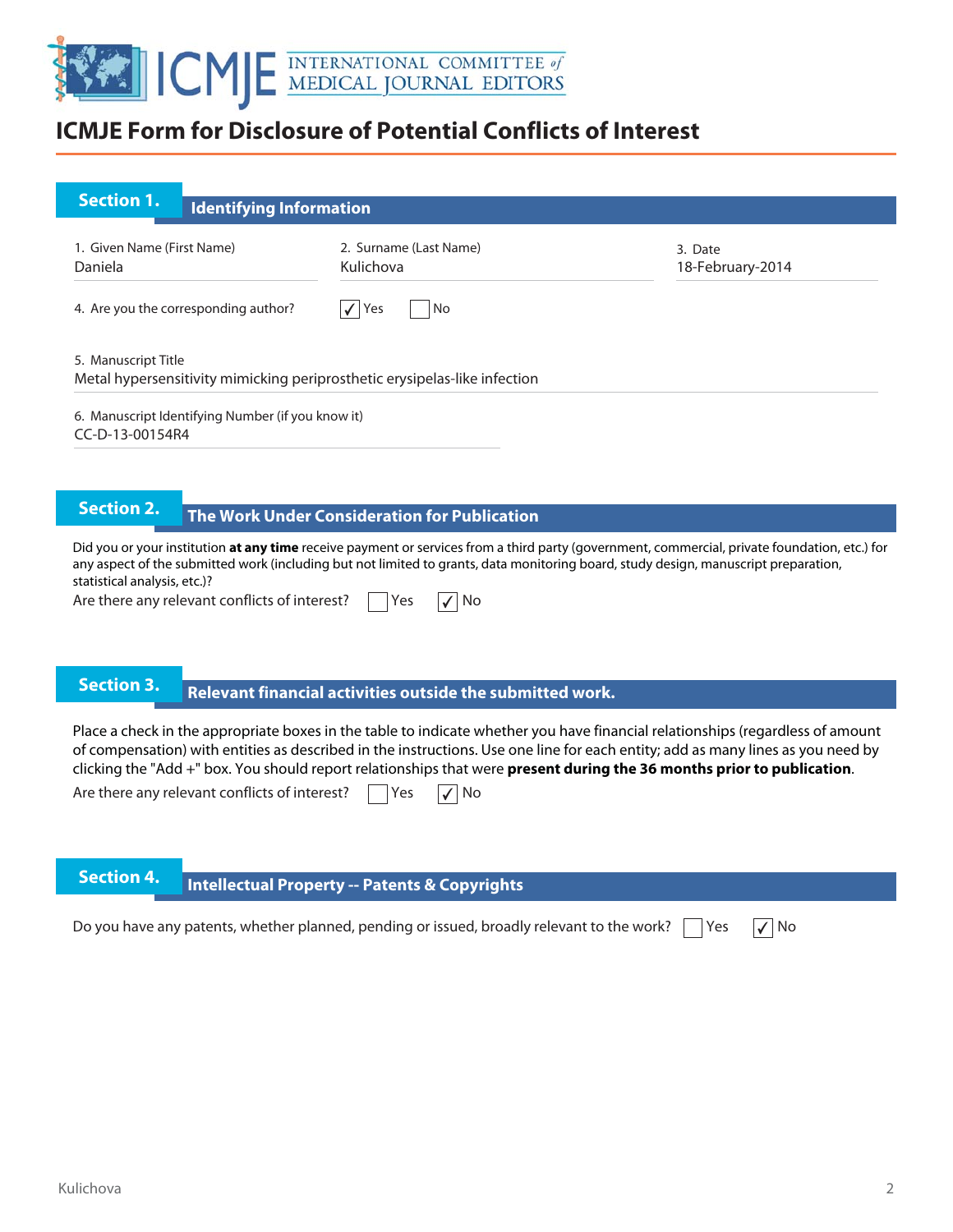

## **Section 5.** Relationships not covered above

Are there other relationships or activities that readers could perceive to have influenced, or that give the appearance of potentially influencing, what you wrote in the submitted work?

Yes, the following relationships/conditions/circumstances are present (explain below):

 $\sqrt{\ }$  No other relationships/conditions/circumstances that present a potential conflict of interest

At the time of manuscript acceptance, journals will ask authors to confirm and, if necessary, update their disclosure statements. On occasion, journals may ask authors to disclose further information about reported relationships.

### **Section 6. Disclosure Statement**

Based on the above disclosures, this form will automatically generate a disclosure statement, which will appear in the box below.

Dr. Kulichova has nothing to disclose.

### **Evaluation and Feedback**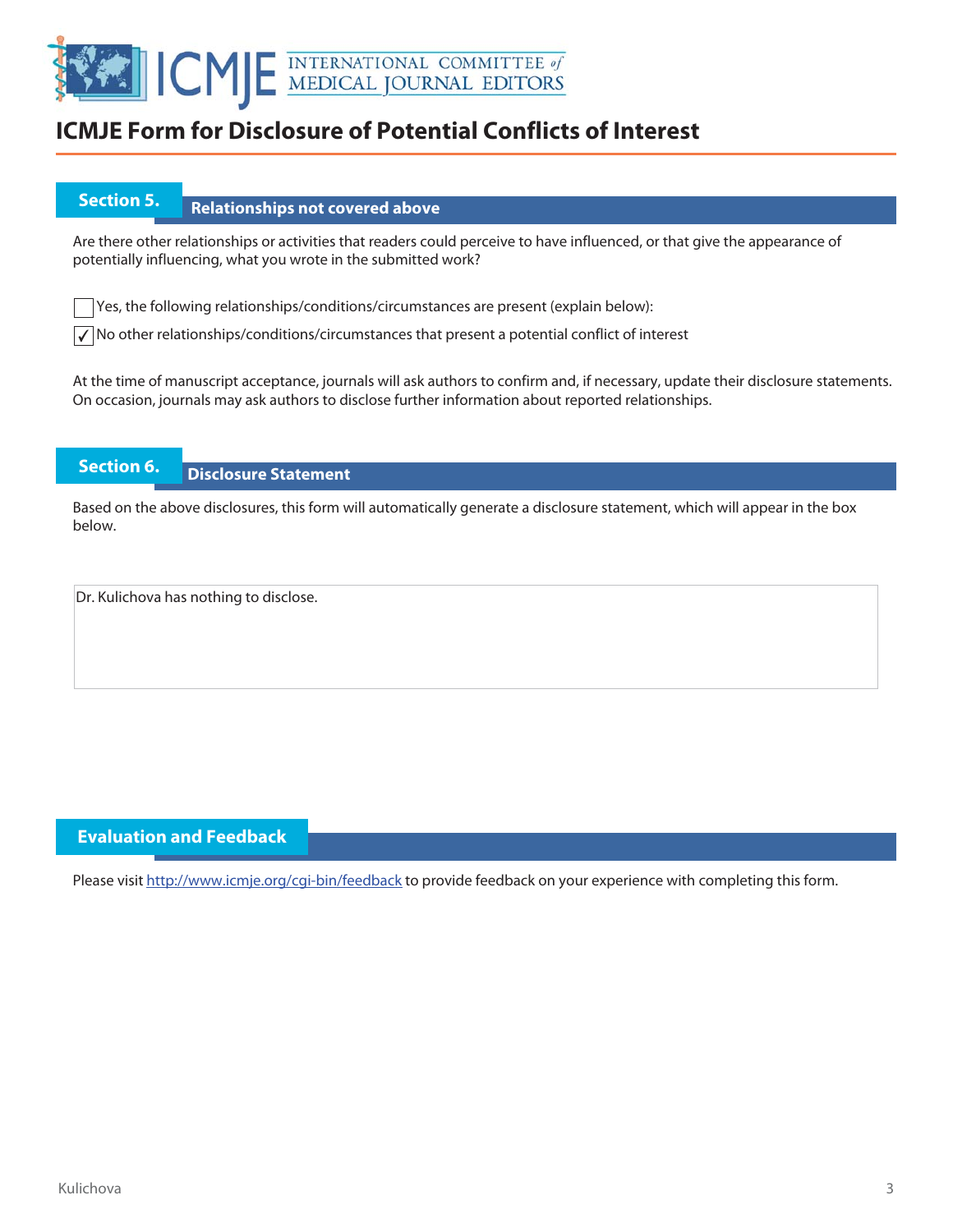

### **Instructions**

 

> **The purpose of this form is to provide readers of your manuscript with information about your other interests that could influence how they receive and understand your work. The form is designed to be completed electronically and stored electronically. It contains programming that allows appropriate data display. Each author should submit a separate form and is responsible for the accuracy and completeness of the submitted information. The form is in six parts.**

#### **Identifying information. 1.**

#### **The work under consideration for publication. 2.**

This section asks for information about the work that you have submitted for publication. The time frame for this reporting is that of the work itself, from the initial conception and planning to the present. The requested information is about resources that you received, either directly or indirectly (via your institution), to enable you to complete the work. Checking "No" means that you did the work without receiving any financial support from any third party -- that is, the work was supported by funds from the same institution that pays your salary and that institution did not receive third-party funds with which to pay you. If you or your institution received funds from a third party to support the work, such as a government granting agency, charitable foundation or commercial sponsor, check "Yes".

#### **Relevant financial activities outside the submitted work. 3.**

This section asks about your financial relationships with entities in the bio-medical arena that could be perceived to influence, or that give the appearance of potentially influencing, what you wrote in the submitted work. You should disclose interactions with ANY entity that could be considered broadly relevant to the work. For example, if your article is about testing an epidermal growth factor receptor (EGFR) antagonist in lung cancer, you should report all associations with entities pursuing diagnostic or therapeutic strategies in cancer in general, not just in the area of EGFR or lung cancer.

Report all sources of revenue paid (or promised to be paid) directly to you or your institution on your behalf over the 36 months prior to submission of the work. This should include all monies from sources with relevance to the submitted work, not just monies from the entity that sponsored the research. Please note that your interactions with the work's sponsor that are outside the submitted work should also be listed here. If there is any question, it is usually better to disclose a relationship than not to do so.

 For grants you have received for work outside the submitted work, you should disclose support ONLY from entities that could be perceived to be affected financially by the published work, such as drug companies, or foundations supported by entities that could be perceived to have a financial stake in the outcome. Public funding sources, such as government agencies, charitable foundations or academic institutions, need not be disclosed. For example, if a government agency sponsored a study in which you have been involved and drugs were provided by a pharmaceutical company, you need only list the pharmaceutical company.

#### **Intellectual Property. 4.**

This section asks about patents and copyrights, whether pending, issued, licensed and/or receiving royalties.

#### **Relationships not covered above. 5.**

Use this section to report other relationships or activities that readers could perceive to have influenced, or that give the appearance of potentially influencing, what you wrote in the submitted work.

### **Definitions.**

**Entity:** government agency, foundation, commercial sponsor, academic institution, etc.

**Grant:** A grant from an entity, generally [but not always] paid to your organization

**Personal Fees:** Monies paid to you for services rendered, generally honoraria, royalties, or fees for consulting , lectures, speakers bureaus, expert testimony, employment, or other affiliations

**Non-Financial Support:** Examples include drugs/equipment supplied by the entity, travel paid by the entity, writing assistance, administrative support, etc**.**

**Other:** Anything not covered under the previous three boxes **Pending:** The patent has been filed but not issued **Issued:** The patent has been issued by the agency **Licensed:** The patent has been licensed to an entity, whether earning royalties or not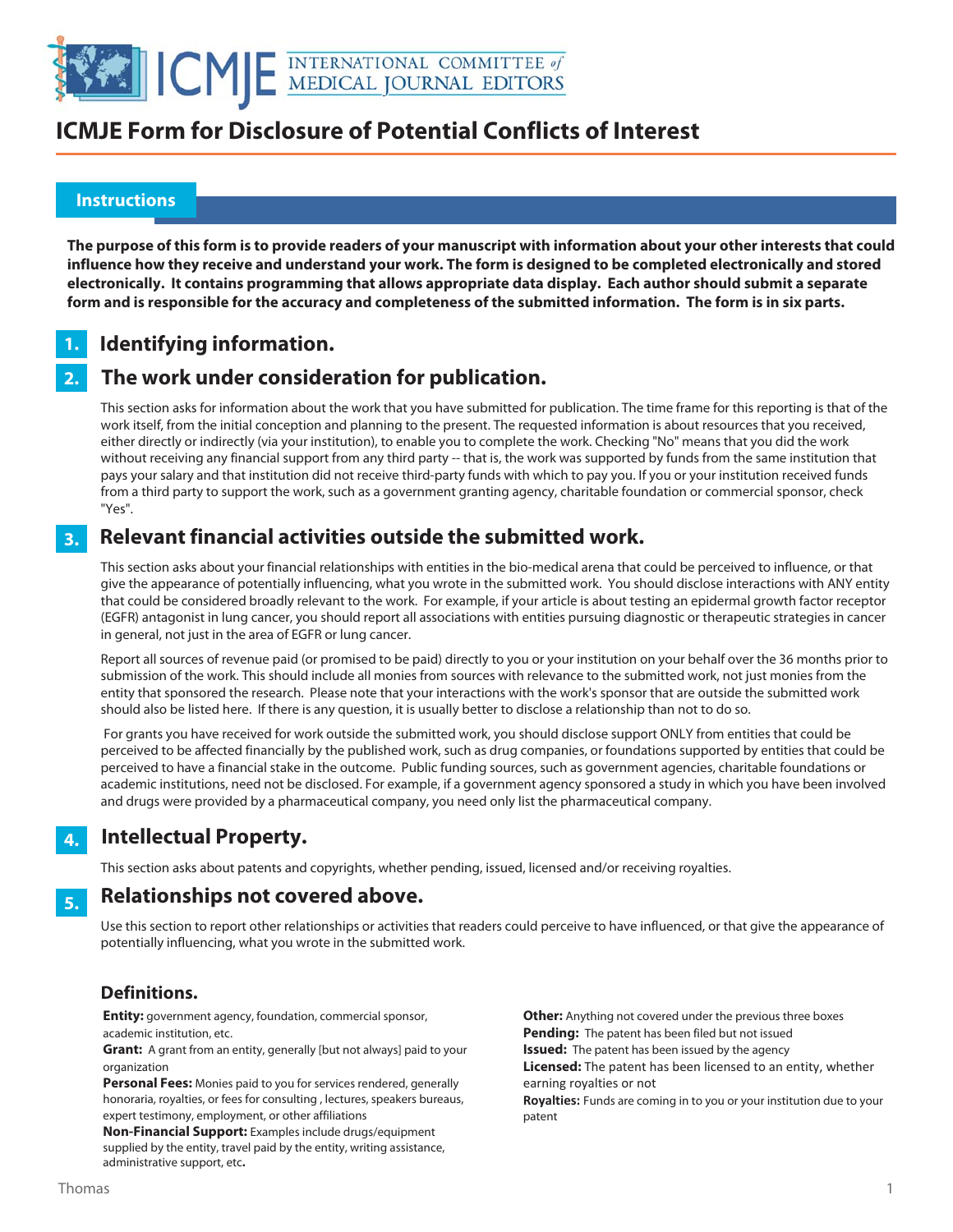

| <b>Section 1.</b>                   | <b>Identifying Information</b>                    |                                                                           |                                                  |                             |
|-------------------------------------|---------------------------------------------------|---------------------------------------------------------------------------|--------------------------------------------------|-----------------------------|
| 1. Given Name (First Name)<br>Peter |                                                   | 2. Surname (Last Name)<br><b>Thomas</b>                                   |                                                  | 3. Date<br>18-February-2014 |
|                                     | 4. Are you the corresponding author?              | Yes<br>$\sqrt{ NQ}$                                                       | Corresponding Author's Name<br>Daniela Kulichova |                             |
| 5. Manuscript Title                 |                                                   | Metal hypersensitivity mimicking periprosthetic erysipelas-like infection |                                                  |                             |
| CC-D-13-00154R4                     | 6. Manuscript Identifying Number (if you know it) |                                                                           |                                                  |                             |

## **The Work Under Consideration for Publication**

Did you or your institution **at any time** receive payment or services from a third party (government, commercial, private foundation, etc.) for any aspect of the submitted work (including but not limited to grants, data monitoring board, study design, manuscript preparation, statistical analysis, etc.)?

Are there any relevant conflicts of interest?  $\Box$  Yes  $\Box$  N

|  | ۰.<br>., |  |
|--|----------|--|
|  |          |  |

# **Relevant financial activities outside the submitted work. Section 3. Relevant financial activities outset**

Place a check in the appropriate boxes in the table to indicate whether you have financial relationships (regardless of amount of compensation) with entities as described in the instructions. Use one line for each entity; add as many lines as you need by clicking the "Add +" box. You should report relationships that were **present during the 36 months prior to publication**.

Are there any relevant conflicts of interest?  $\Box$  Yes  $\Box$  No

# **Intellectual Property -- Patents & Copyrights**

Do you have any patents, whether planned, pending or issued, broadly relevant to the work?  $\vert \ \vert$  Yes  $\vert \sqrt{\vert N}$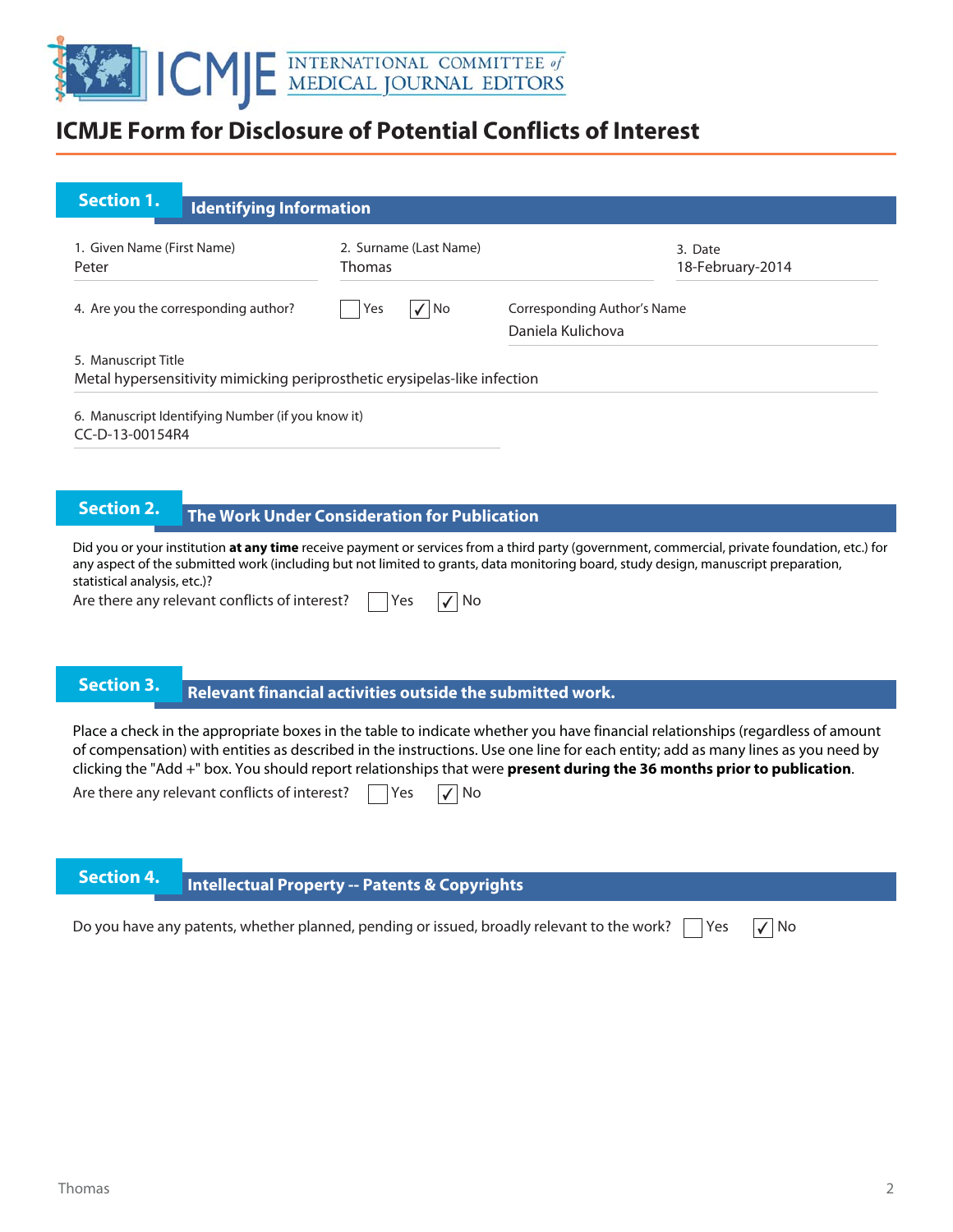

## **Section 5.** Relationships not covered above

Are there other relationships or activities that readers could perceive to have influenced, or that give the appearance of potentially influencing, what you wrote in the submitted work?

Yes, the following relationships/conditions/circumstances are present (explain below):

 $\sqrt{\ }$  No other relationships/conditions/circumstances that present a potential conflict of interest

At the time of manuscript acceptance, journals will ask authors to confirm and, if necessary, update their disclosure statements. On occasion, journals may ask authors to disclose further information about reported relationships.

### **Section 6. Disclosure Statement**

Based on the above disclosures, this form will automatically generate a disclosure statement, which will appear in the box below.

Dr. Thomas has nothing to disclose.

### **Evaluation and Feedback**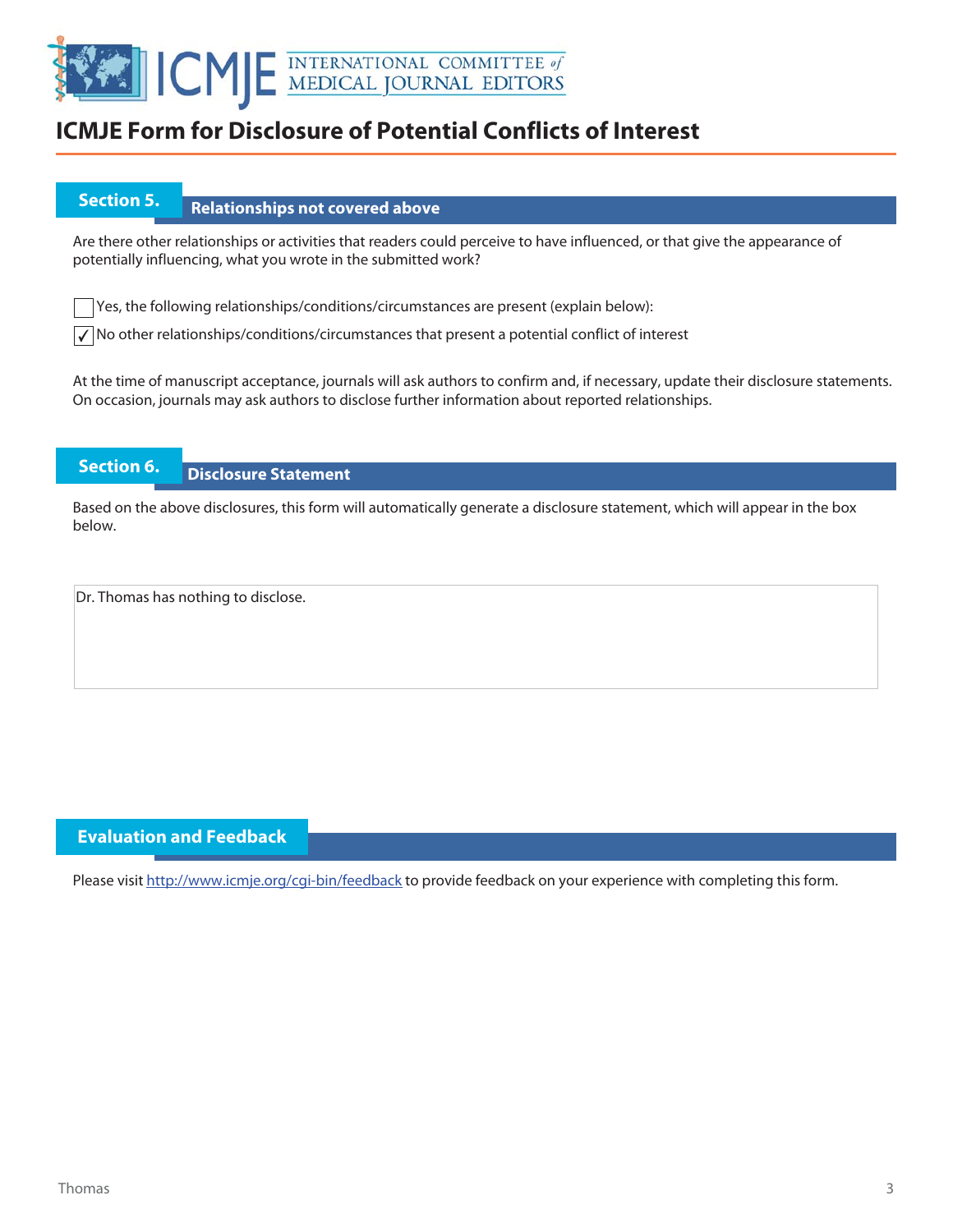

### **Instructions**

 

> **The purpose of this form is to provide readers of your manuscript with information about your other interests that could influence how they receive and understand your work. The form is designed to be completed electronically and stored electronically. It contains programming that allows appropriate data display. Each author should submit a separate form and is responsible for the accuracy and completeness of the submitted information. The form is in six parts.**

#### **Identifying information. 1.**

#### **The work under consideration for publication. 2.**

This section asks for information about the work that you have submitted for publication. The time frame for this reporting is that of the work itself, from the initial conception and planning to the present. The requested information is about resources that you received, either directly or indirectly (via your institution), to enable you to complete the work. Checking "No" means that you did the work without receiving any financial support from any third party -- that is, the work was supported by funds from the same institution that pays your salary and that institution did not receive third-party funds with which to pay you. If you or your institution received funds from a third party to support the work, such as a government granting agency, charitable foundation or commercial sponsor, check "Yes".

#### **Relevant financial activities outside the submitted work. 3.**

This section asks about your financial relationships with entities in the bio-medical arena that could be perceived to influence, or that give the appearance of potentially influencing, what you wrote in the submitted work. You should disclose interactions with ANY entity that could be considered broadly relevant to the work. For example, if your article is about testing an epidermal growth factor receptor (EGFR) antagonist in lung cancer, you should report all associations with entities pursuing diagnostic or therapeutic strategies in cancer in general, not just in the area of EGFR or lung cancer.

Report all sources of revenue paid (or promised to be paid) directly to you or your institution on your behalf over the 36 months prior to submission of the work. This should include all monies from sources with relevance to the submitted work, not just monies from the entity that sponsored the research. Please note that your interactions with the work's sponsor that are outside the submitted work should also be listed here. If there is any question, it is usually better to disclose a relationship than not to do so.

 For grants you have received for work outside the submitted work, you should disclose support ONLY from entities that could be perceived to be affected financially by the published work, such as drug companies, or foundations supported by entities that could be perceived to have a financial stake in the outcome. Public funding sources, such as government agencies, charitable foundations or academic institutions, need not be disclosed. For example, if a government agency sponsored a study in which you have been involved and drugs were provided by a pharmaceutical company, you need only list the pharmaceutical company.

#### **Intellectual Property. 4.**

This section asks about patents and copyrights, whether pending, issued, licensed and/or receiving royalties.

#### **Relationships not covered above. 5.**

Use this section to report other relationships or activities that readers could perceive to have influenced, or that give the appearance of potentially influencing, what you wrote in the submitted work.

### **Definitions.**

**Entity:** government agency, foundation, commercial sponsor, academic institution, etc.

**Grant:** A grant from an entity, generally [but not always] paid to your organization

**Personal Fees:** Monies paid to you for services rendered, generally honoraria, royalties, or fees for consulting , lectures, speakers bureaus, expert testimony, employment, or other affiliations

**Non-Financial Support:** Examples include drugs/equipment supplied by the entity, travel paid by the entity, writing assistance, administrative support, etc**.**

**Other:** Anything not covered under the previous three boxes **Pending:** The patent has been filed but not issued **Issued:** The patent has been issued by the agency **Licensed:** The patent has been licensed to an entity, whether earning royalties or not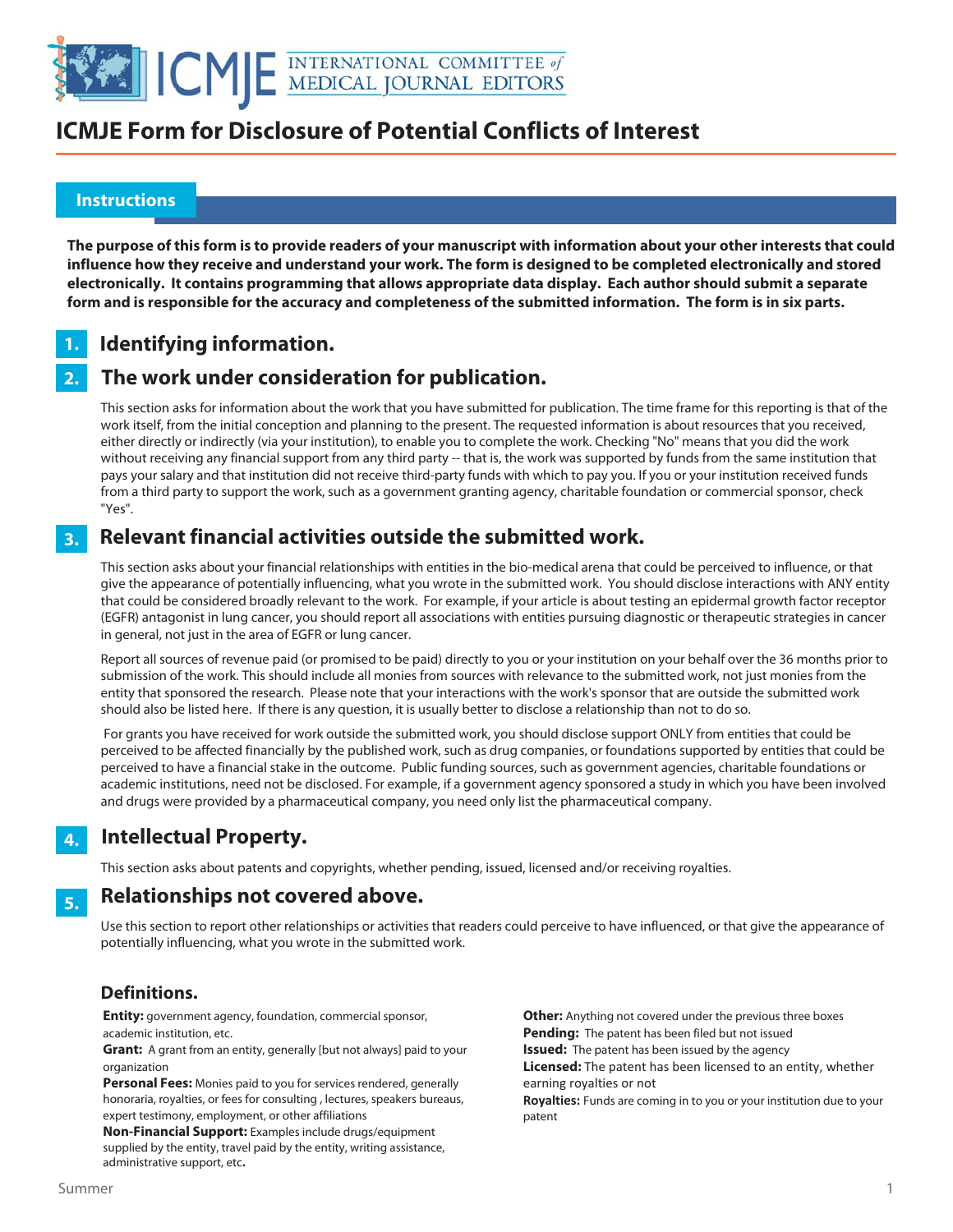

| Section 1.<br><b>Identifying Information</b>                                                     |                                  |                                                  |                  |
|--------------------------------------------------------------------------------------------------|----------------------------------|--------------------------------------------------|------------------|
| 1. Given Name (First Name)<br><b>Burkhard</b>                                                    | 2. Surname (Last Name)<br>Summer | 3. Date                                          | 18-February-2014 |
| 4. Are you the corresponding author?                                                             | $\sqrt{ N_{0}}$<br>Yes           | Corresponding Author's Name<br>Daniela Kulichova |                  |
| 5. Manuscript Title<br>Metal hypersensitivity mimicking periprosthetic erysipelas-like infection |                                  |                                                  |                  |
| 6. Manuscript Identifying Number (if you know it)<br>CC-D-13-00154R4                             |                                  |                                                  |                  |

### **The Work Under Consideration for Publication**

Did you or your institution **at any time** receive payment or services from a third party (government, commercial, private foundation, etc.) for any aspect of the submitted work (including but not limited to grants, data monitoring board, study design, manuscript preparation, statistical analysis, etc.)?

| Are there any relevant conflicts of interest? |  | <b>Yes</b> |  | $\sqrt{ }$ No |
|-----------------------------------------------|--|------------|--|---------------|
|-----------------------------------------------|--|------------|--|---------------|

# **Relevant financial activities outside the submitted work. Section 3. Relevant financial activities outset**

Place a check in the appropriate boxes in the table to indicate whether you have financial relationships (regardless of amount of compensation) with entities as described in the instructions. Use one line for each entity; add as many lines as you need by clicking the "Add +" box. You should report relationships that were **present during the 36 months prior to publication**.

| Are there any relevant conflicts of interest? | <b>Yes</b> | $\sqrt{}$ No |
|-----------------------------------------------|------------|--------------|
|                                               |            |              |

# **Intellectual Property -- Patents & Copyrights**

|  |  | Do you have any patents, whether planned, pending or issued, broadly relevant to the work? $\Box$ Yes $\Box$ No |  |  |
|--|--|-----------------------------------------------------------------------------------------------------------------|--|--|
|  |  |                                                                                                                 |  |  |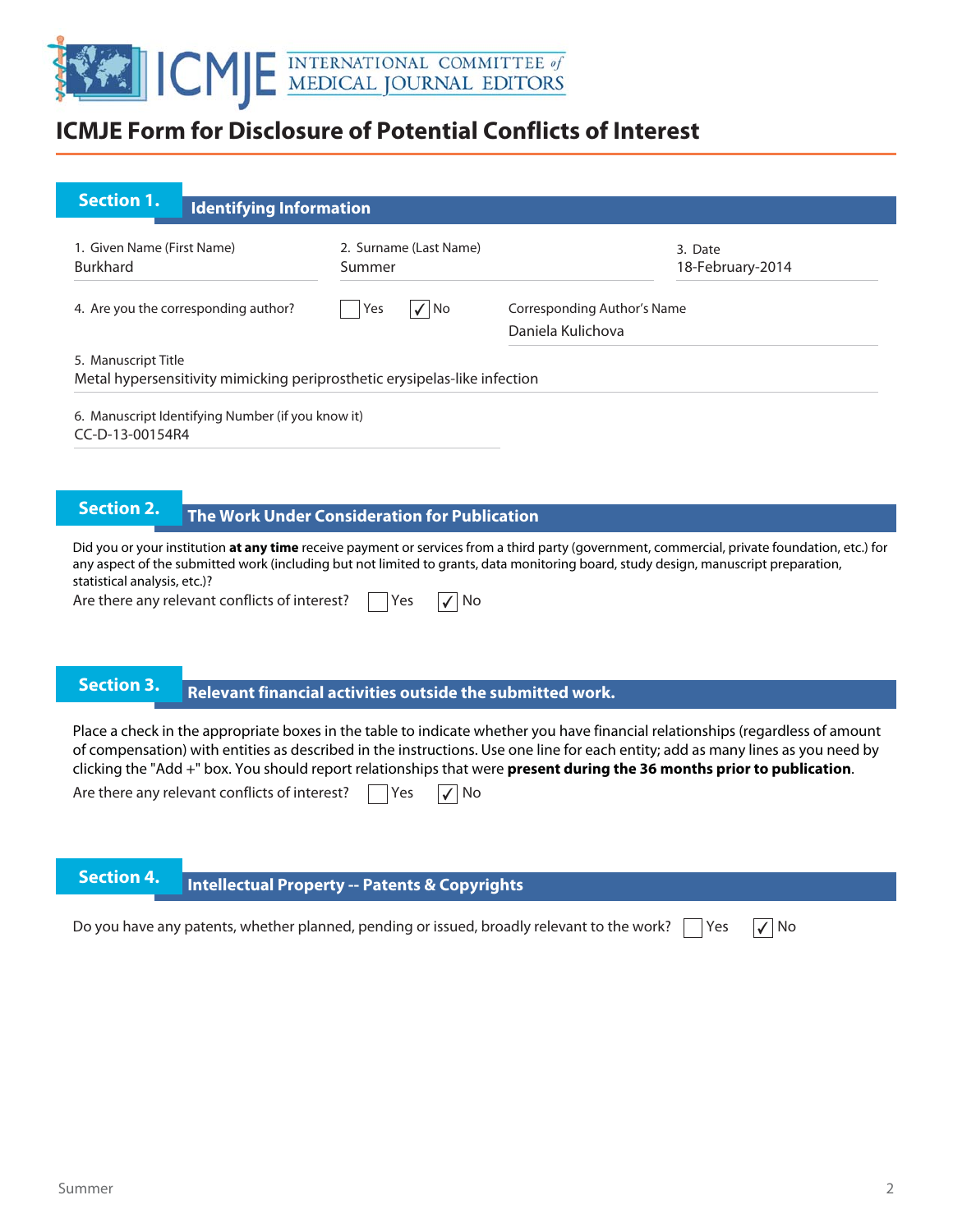

## **Section 5.** Relationships not covered above

Are there other relationships or activities that readers could perceive to have influenced, or that give the appearance of potentially influencing, what you wrote in the submitted work?

Yes, the following relationships/conditions/circumstances are present (explain below):

 $\sqrt{\ }$  No other relationships/conditions/circumstances that present a potential conflict of interest

At the time of manuscript acceptance, journals will ask authors to confirm and, if necessary, update their disclosure statements. On occasion, journals may ask authors to disclose further information about reported relationships.

### **Section 6. Disclosure Statement**

Based on the above disclosures, this form will automatically generate a disclosure statement, which will appear in the box below.

Dr. Summer has nothing to disclose.

### **Evaluation and Feedback**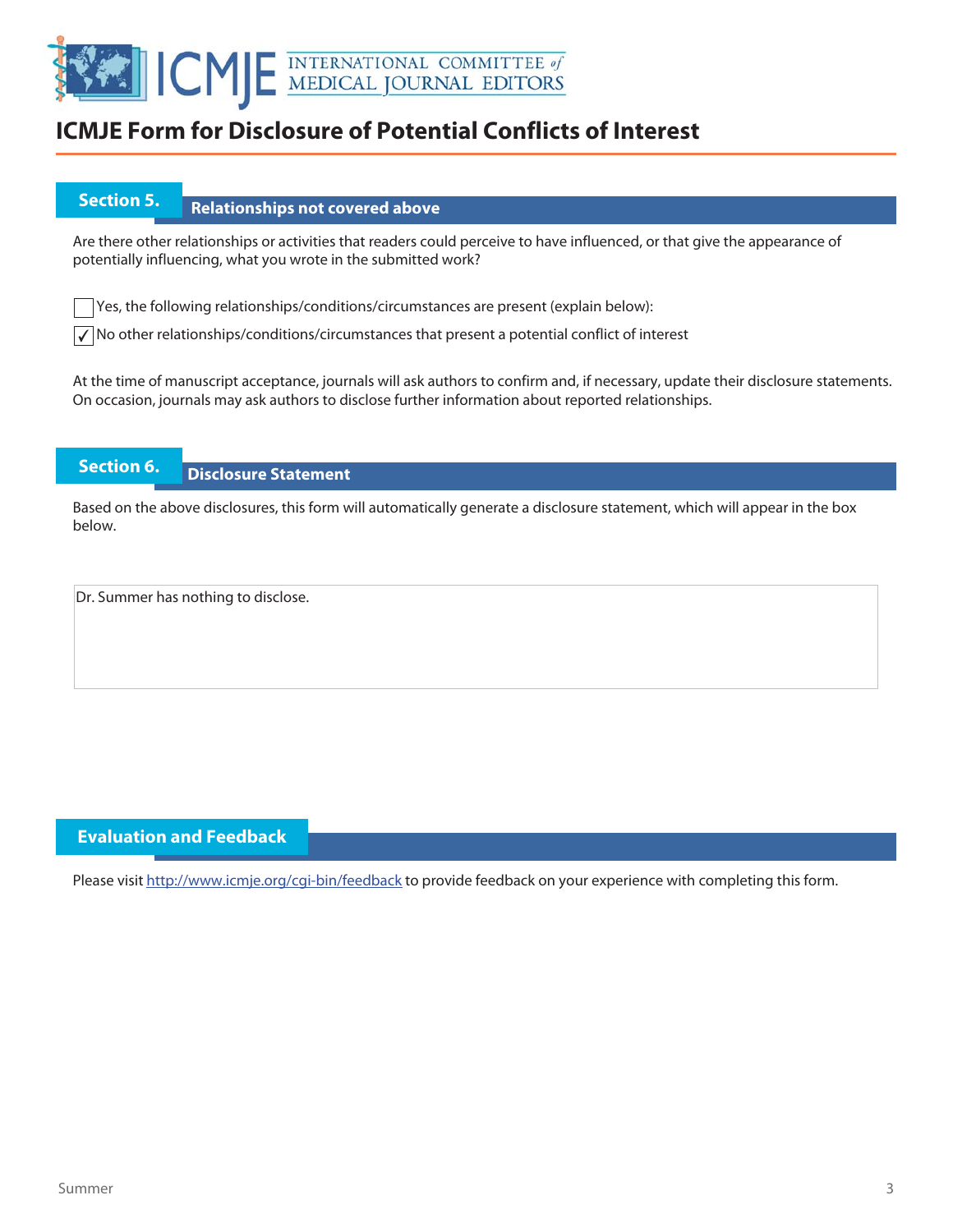

### **Instructions**

 

> **The purpose of this form is to provide readers of your manuscript with information about your other interests that could influence how they receive and understand your work. The form is designed to be completed electronically and stored electronically. It contains programming that allows appropriate data display. Each author should submit a separate form and is responsible for the accuracy and completeness of the submitted information. The form is in six parts.**

#### **Identifying information. 1.**

#### **The work under consideration for publication. 2.**

This section asks for information about the work that you have submitted for publication. The time frame for this reporting is that of the work itself, from the initial conception and planning to the present. The requested information is about resources that you received, either directly or indirectly (via your institution), to enable you to complete the work. Checking "No" means that you did the work without receiving any financial support from any third party -- that is, the work was supported by funds from the same institution that pays your salary and that institution did not receive third-party funds with which to pay you. If you or your institution received funds from a third party to support the work, such as a government granting agency, charitable foundation or commercial sponsor, check "Yes".

#### **Relevant financial activities outside the submitted work. 3.**

This section asks about your financial relationships with entities in the bio-medical arena that could be perceived to influence, or that give the appearance of potentially influencing, what you wrote in the submitted work. You should disclose interactions with ANY entity that could be considered broadly relevant to the work. For example, if your article is about testing an epidermal growth factor receptor (EGFR) antagonist in lung cancer, you should report all associations with entities pursuing diagnostic or therapeutic strategies in cancer in general, not just in the area of EGFR or lung cancer.

Report all sources of revenue paid (or promised to be paid) directly to you or your institution on your behalf over the 36 months prior to submission of the work. This should include all monies from sources with relevance to the submitted work, not just monies from the entity that sponsored the research. Please note that your interactions with the work's sponsor that are outside the submitted work should also be listed here. If there is any question, it is usually better to disclose a relationship than not to do so.

 For grants you have received for work outside the submitted work, you should disclose support ONLY from entities that could be perceived to be affected financially by the published work, such as drug companies, or foundations supported by entities that could be perceived to have a financial stake in the outcome. Public funding sources, such as government agencies, charitable foundations or academic institutions, need not be disclosed. For example, if a government agency sponsored a study in which you have been involved and drugs were provided by a pharmaceutical company, you need only list the pharmaceutical company.

#### **Intellectual Property. 4.**

This section asks about patents and copyrights, whether pending, issued, licensed and/or receiving royalties.

#### **Relationships not covered above. 5.**

Use this section to report other relationships or activities that readers could perceive to have influenced, or that give the appearance of potentially influencing, what you wrote in the submitted work.

### **Definitions.**

**Entity:** government agency, foundation, commercial sponsor, academic institution, etc.

**Grant:** A grant from an entity, generally [but not always] paid to your organization

**Personal Fees:** Monies paid to you for services rendered, generally honoraria, royalties, or fees for consulting , lectures, speakers bureaus, expert testimony, employment, or other affiliations

**Non-Financial Support:** Examples include drugs/equipment supplied by the entity, travel paid by the entity, writing assistance, administrative support, etc**.**

**Other:** Anything not covered under the previous three boxes **Pending:** The patent has been filed but not issued **Issued:** The patent has been issued by the agency **Licensed:** The patent has been licensed to an entity, whether earning royalties or not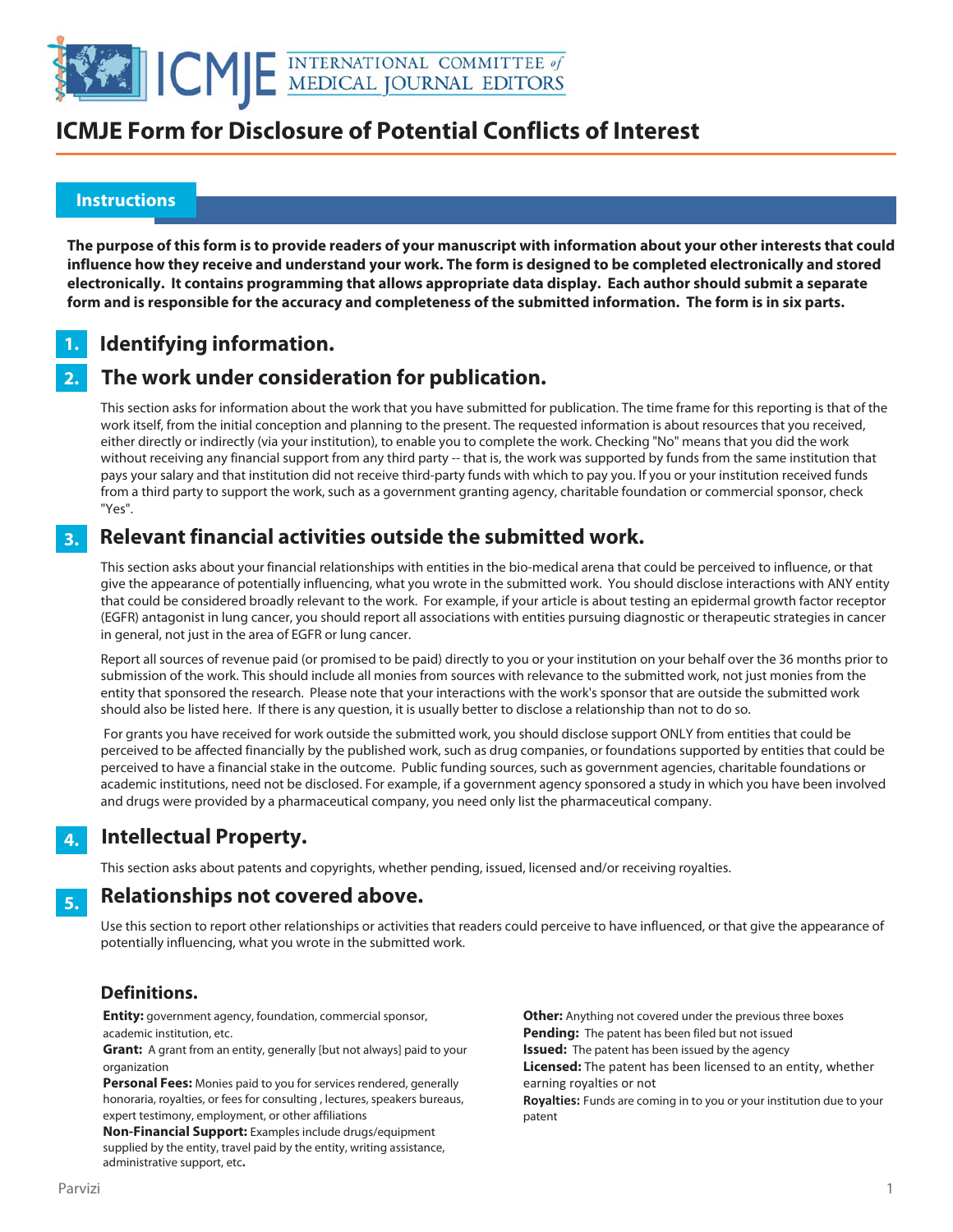

| <b>Section 1.</b>                   | <b>Identifying Information</b>                    |                                                                           |                                                  |
|-------------------------------------|---------------------------------------------------|---------------------------------------------------------------------------|--------------------------------------------------|
| 1. Given Name (First Name)<br>Javad |                                                   | 2. Surname (Last Name)<br>Parvizi                                         | 3. Date<br>18-February-2014                      |
|                                     | 4. Are you the corresponding author?              | Yes<br>$\sqrt{ N_{0} }$                                                   | Corresponding Author's Name<br>Daniela Kulichova |
| 5. Manuscript Title                 |                                                   | Metal hypersensitivity mimicking periprosthetic erysipelas-like infection |                                                  |
| CC-D-13-00154R4                     | 6. Manuscript Identifying Number (if you know it) |                                                                           |                                                  |

## **The Work Under Consideration for Publication**

Did you or your institution **at any time** receive payment or services from a third party (government, commercial, private foundation, etc.) for any aspect of the submitted work (including but not limited to grants, data monitoring board, study design, manuscript preparation, statistical analysis, etc.)?

| Are there any relevant conflicts of interest? |  | <b>Yes</b> |  | $\sqrt{ }$ No |
|-----------------------------------------------|--|------------|--|---------------|
|-----------------------------------------------|--|------------|--|---------------|

# **Relevant financial activities outside the submitted work. Section 3. Relevant financial activities outset**

Place a check in the appropriate boxes in the table to indicate whether you have financial relationships (regardless of amount of compensation) with entities as described in the instructions. Use one line for each entity; add as many lines as you need by clicking the "Add +" box. You should report relationships that were **present during the 36 months prior to publication**.

|  | Are there any relevant conflicts of interest? |  | Yes |  | $\sqrt{\ }$ No |
|--|-----------------------------------------------|--|-----|--|----------------|
|--|-----------------------------------------------|--|-----|--|----------------|

# **Intellectual Property -- Patents & Copyrights**

| Do you have any patents, whether planned, pending or issued, broadly relevant to the work? $\Box$ Yes $\Box$ No |  |  |  |
|-----------------------------------------------------------------------------------------------------------------|--|--|--|
|-----------------------------------------------------------------------------------------------------------------|--|--|--|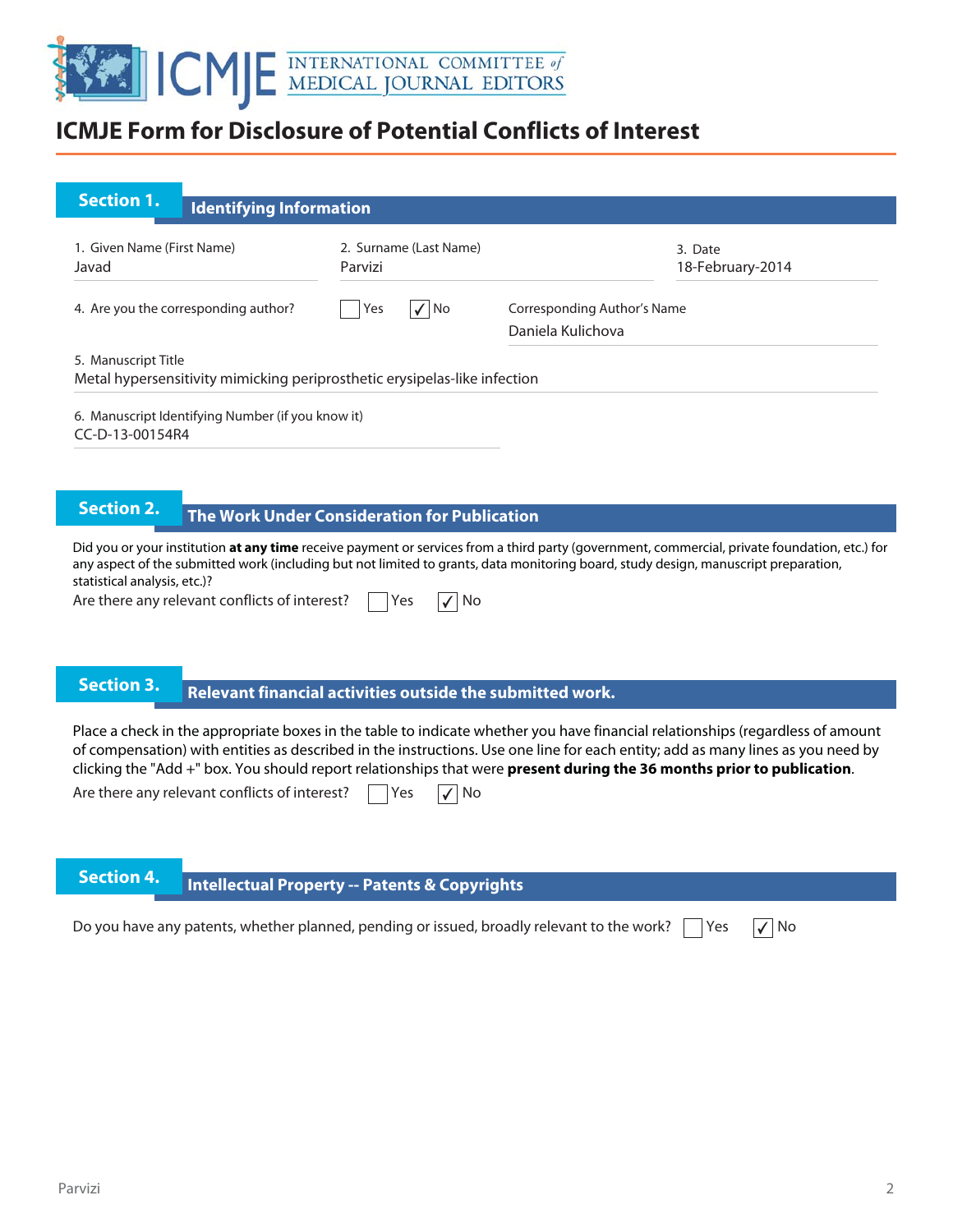

## **Section 5.** Relationships not covered above

Are there other relationships or activities that readers could perceive to have influenced, or that give the appearance of potentially influencing, what you wrote in the submitted work?

Yes, the following relationships/conditions/circumstances are present (explain below):

 $\sqrt{\ }$  No other relationships/conditions/circumstances that present a potential conflict of interest

At the time of manuscript acceptance, journals will ask authors to confirm and, if necessary, update their disclosure statements. On occasion, journals may ask authors to disclose further information about reported relationships.

### **Section 6. Disclosure Statement**

Based on the above disclosures, this form will automatically generate a disclosure statement, which will appear in the box below.

Dr. Parvizi has nothing to disclose.

### **Evaluation and Feedback**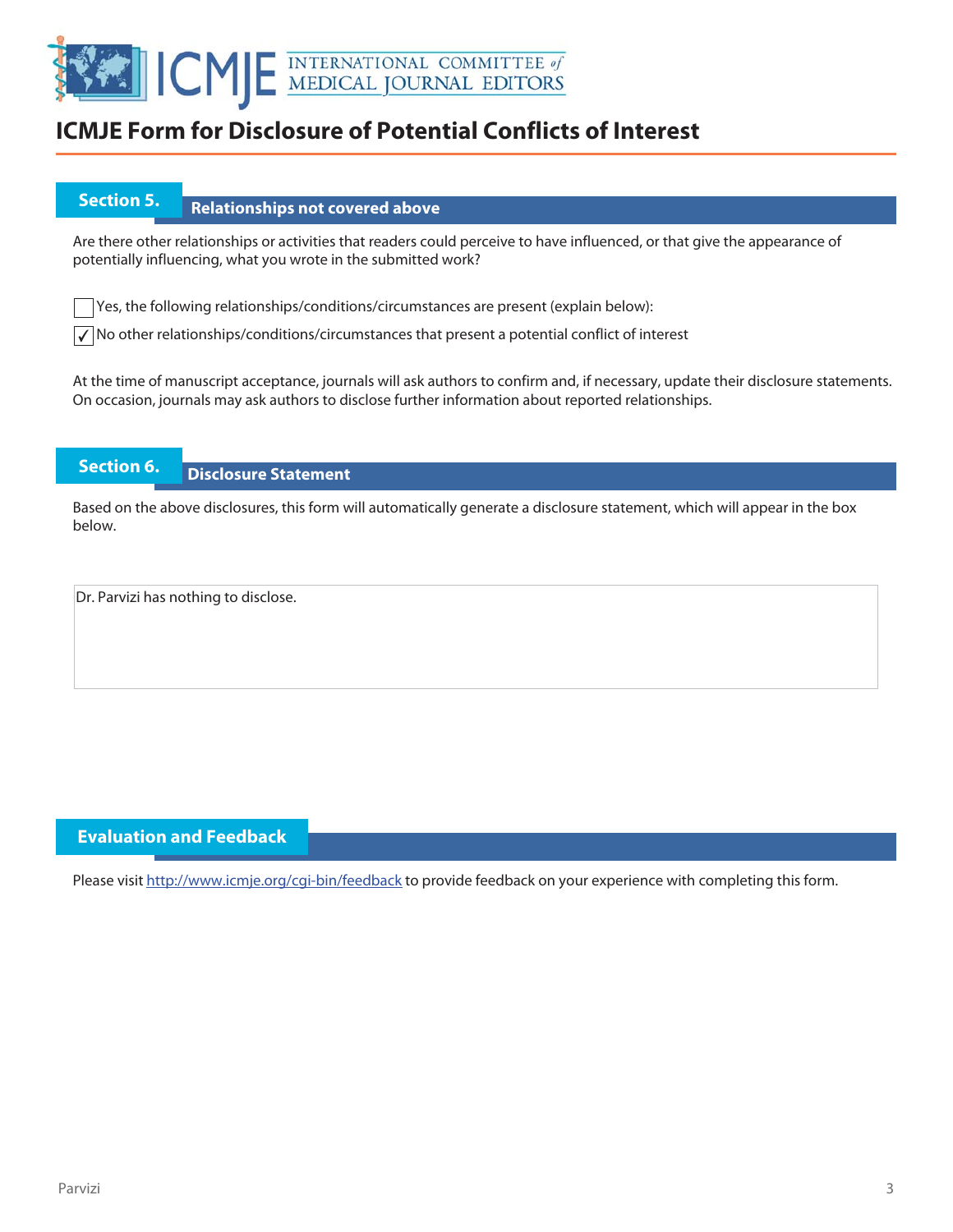

### **Instructions**

 

> **The purpose of this form is to provide readers of your manuscript with information about your other interests that could influence how they receive and understand your work. The form is designed to be completed electronically and stored electronically. It contains programming that allows appropriate data display. Each author should submit a separate form and is responsible for the accuracy and completeness of the submitted information. The form is in six parts.**

#### **Identifying information. 1.**

#### **The work under consideration for publication. 2.**

This section asks for information about the work that you have submitted for publication. The time frame for this reporting is that of the work itself, from the initial conception and planning to the present. The requested information is about resources that you received, either directly or indirectly (via your institution), to enable you to complete the work. Checking "No" means that you did the work without receiving any financial support from any third party -- that is, the work was supported by funds from the same institution that pays your salary and that institution did not receive third-party funds with which to pay you. If you or your institution received funds from a third party to support the work, such as a government granting agency, charitable foundation or commercial sponsor, check "Yes".

#### **Relevant financial activities outside the submitted work. 3.**

This section asks about your financial relationships with entities in the bio-medical arena that could be perceived to influence, or that give the appearance of potentially influencing, what you wrote in the submitted work. You should disclose interactions with ANY entity that could be considered broadly relevant to the work. For example, if your article is about testing an epidermal growth factor receptor (EGFR) antagonist in lung cancer, you should report all associations with entities pursuing diagnostic or therapeutic strategies in cancer in general, not just in the area of EGFR or lung cancer.

Report all sources of revenue paid (or promised to be paid) directly to you or your institution on your behalf over the 36 months prior to submission of the work. This should include all monies from sources with relevance to the submitted work, not just monies from the entity that sponsored the research. Please note that your interactions with the work's sponsor that are outside the submitted work should also be listed here. If there is any question, it is usually better to disclose a relationship than not to do so.

 For grants you have received for work outside the submitted work, you should disclose support ONLY from entities that could be perceived to be affected financially by the published work, such as drug companies, or foundations supported by entities that could be perceived to have a financial stake in the outcome. Public funding sources, such as government agencies, charitable foundations or academic institutions, need not be disclosed. For example, if a government agency sponsored a study in which you have been involved and drugs were provided by a pharmaceutical company, you need only list the pharmaceutical company.

#### **Intellectual Property. 4.**

This section asks about patents and copyrights, whether pending, issued, licensed and/or receiving royalties.

#### **Relationships not covered above. 5.**

Use this section to report other relationships or activities that readers could perceive to have influenced, or that give the appearance of potentially influencing, what you wrote in the submitted work.

### **Definitions.**

**Entity:** government agency, foundation, commercial sponsor, academic institution, etc.

**Grant:** A grant from an entity, generally [but not always] paid to your organization

**Personal Fees:** Monies paid to you for services rendered, generally honoraria, royalties, or fees for consulting , lectures, speakers bureaus, expert testimony, employment, or other affiliations

**Non-Financial Support:** Examples include drugs/equipment supplied by the entity, travel paid by the entity, writing assistance, administrative support, etc**.**

**Other:** Anything not covered under the previous three boxes **Pending:** The patent has been filed but not issued **Issued:** The patent has been issued by the agency **Licensed:** The patent has been licensed to an entity, whether earning royalties or not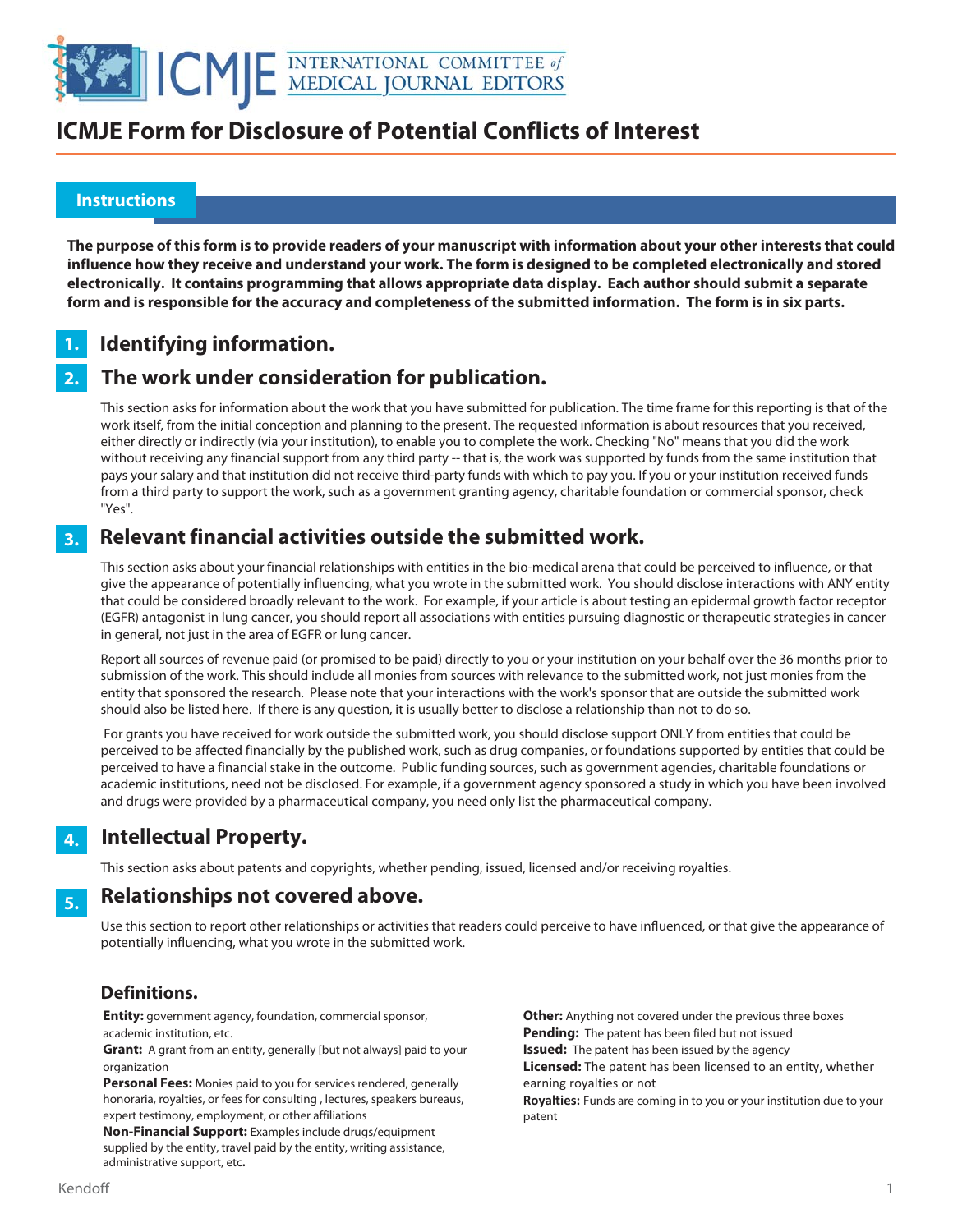

| Section 1.                           | <b>Identifying Information</b>                    |                                                                           |                                                  |  |
|--------------------------------------|---------------------------------------------------|---------------------------------------------------------------------------|--------------------------------------------------|--|
| 1. Given Name (First Name)<br>Daniel |                                                   | 2. Surname (Last Name)<br>Kendoff                                         | 3. Date<br>18-February-2014                      |  |
|                                      | 4. Are you the corresponding author?              | $\sqrt{ N}$<br>Yes                                                        | Corresponding Author's Name<br>Daniela Kulichova |  |
| 5. Manuscript Title                  |                                                   | Metal hypersensitivity mimicking periprosthetic erysipelas-like infection |                                                  |  |
| CC-D-13-00154R4                      | 6. Manuscript Identifying Number (if you know it) |                                                                           |                                                  |  |

**The Work Under Consideration for Publication** 

Did you or your institution **at any time** receive payment or services from a third party (government, commercial, private foundation, etc.) for any aspect of the submitted work (including but not limited to grants, data monitoring board, study design, manuscript preparation, statistical analysis, etc.)?

Are there any relevant conflicts of interest?  $\Box$  Yes  $\Box$  No

## **Relevant financial activities outside the submitted work. Section 3. Relevant financial activities outset**

Place a check in the appropriate boxes in the table to indicate whether you have financial relationships (regardless of amount of compensation) with entities as described in the instructions. Use one line for each entity; add as many lines as you need by clicking the "Add +" box. You should report relationships that were **present during the 36 months prior to publication**.

Are there any relevant conflicts of interest?  $\Box$  Yes  $\Box$  No

## **Intellectual Property -- Patents & Copyrights**

Do you have any patents, whether planned, pending or issued, broadly relevant to the work?  $\vert \ \vert$  Yes  $\vert \sqrt{\vert N}$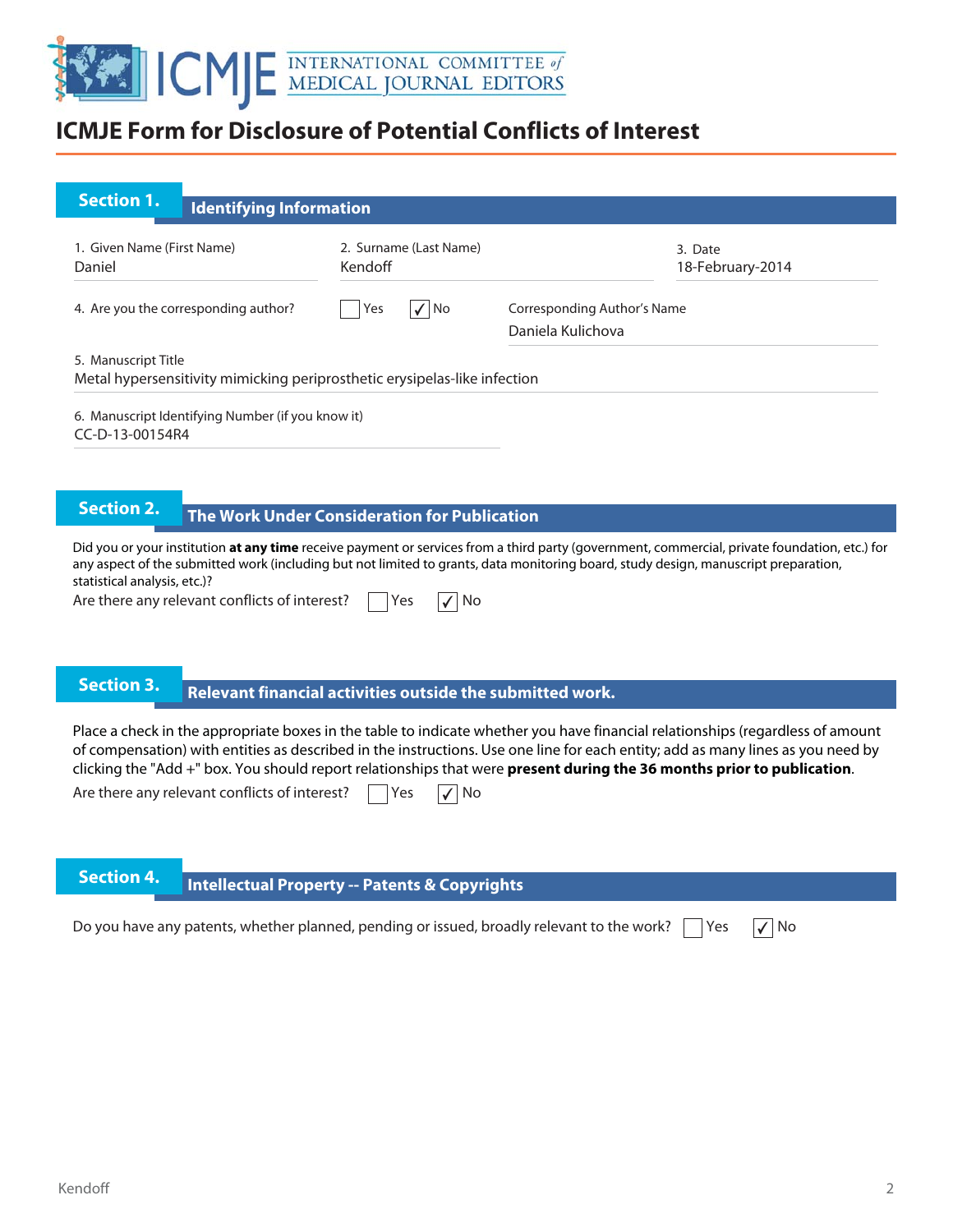

## **Section 5.** Relationships not covered above

Are there other relationships or activities that readers could perceive to have influenced, or that give the appearance of potentially influencing, what you wrote in the submitted work?

Yes, the following relationships/conditions/circumstances are present (explain below):

 $\sqrt{\ }$  No other relationships/conditions/circumstances that present a potential conflict of interest

At the time of manuscript acceptance, journals will ask authors to confirm and, if necessary, update their disclosure statements. On occasion, journals may ask authors to disclose further information about reported relationships.

### **Section 6. Disclosure Statement**

Based on the above disclosures, this form will automatically generate a disclosure statement, which will appear in the box below.

Dr. Kendoff has nothing to disclose.

### **Evaluation and Feedback**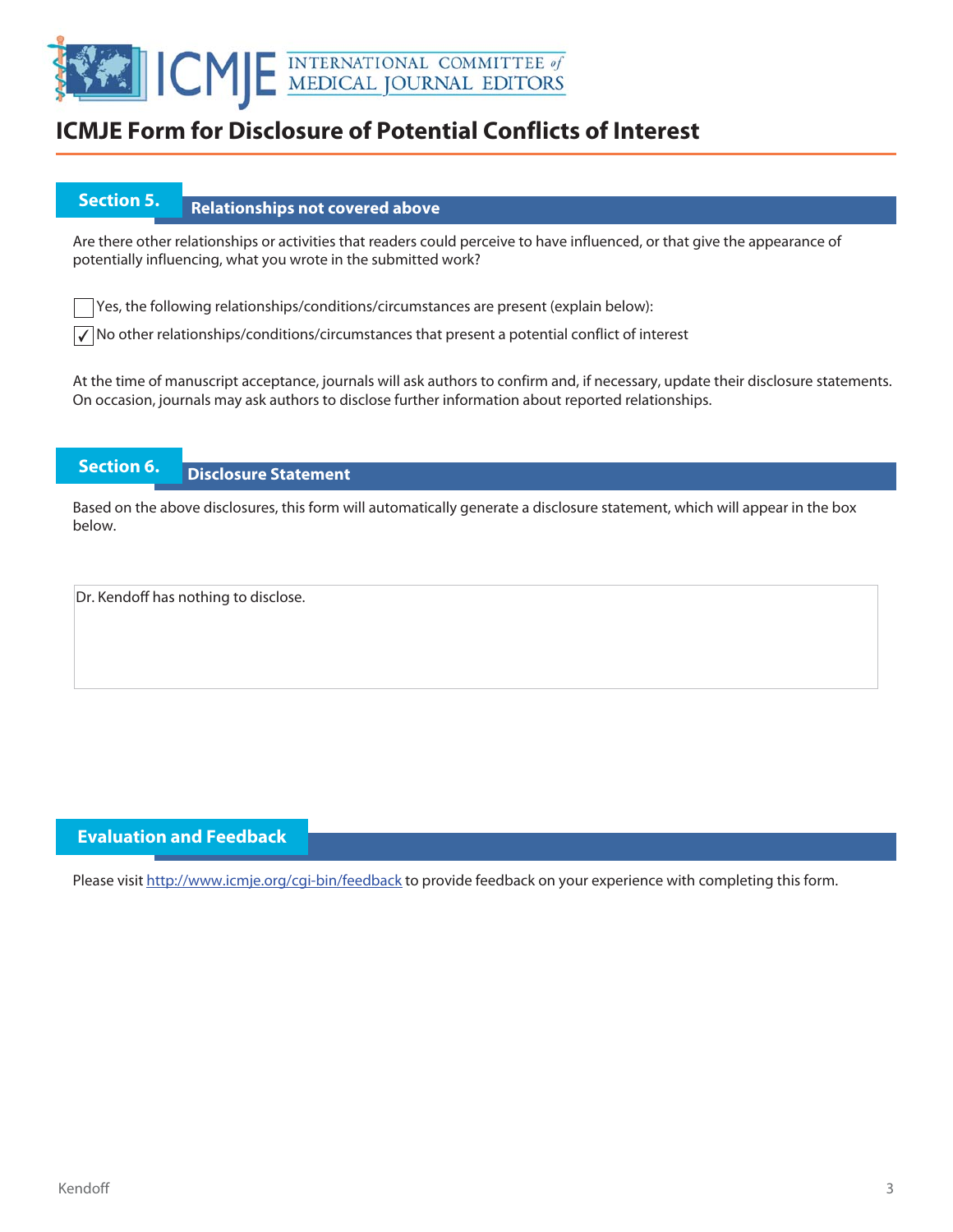

### **Instructions**

 

> **The purpose of this form is to provide readers of your manuscript with information about your other interests that could influence how they receive and understand your work. The form is designed to be completed electronically and stored electronically. It contains programming that allows appropriate data display. Each author should submit a separate form and is responsible for the accuracy and completeness of the submitted information. The form is in six parts.**

#### **Identifying information. 1.**

#### **The work under consideration for publication. 2.**

This section asks for information about the work that you have submitted for publication. The time frame for this reporting is that of the work itself, from the initial conception and planning to the present. The requested information is about resources that you received, either directly or indirectly (via your institution), to enable you to complete the work. Checking "No" means that you did the work without receiving any financial support from any third party -- that is, the work was supported by funds from the same institution that pays your salary and that institution did not receive third-party funds with which to pay you. If you or your institution received funds from a third party to support the work, such as a government granting agency, charitable foundation or commercial sponsor, check "Yes".

#### **Relevant financial activities outside the submitted work. 3.**

This section asks about your financial relationships with entities in the bio-medical arena that could be perceived to influence, or that give the appearance of potentially influencing, what you wrote in the submitted work. You should disclose interactions with ANY entity that could be considered broadly relevant to the work. For example, if your article is about testing an epidermal growth factor receptor (EGFR) antagonist in lung cancer, you should report all associations with entities pursuing diagnostic or therapeutic strategies in cancer in general, not just in the area of EGFR or lung cancer.

Report all sources of revenue paid (or promised to be paid) directly to you or your institution on your behalf over the 36 months prior to submission of the work. This should include all monies from sources with relevance to the submitted work, not just monies from the entity that sponsored the research. Please note that your interactions with the work's sponsor that are outside the submitted work should also be listed here. If there is any question, it is usually better to disclose a relationship than not to do so.

 For grants you have received for work outside the submitted work, you should disclose support ONLY from entities that could be perceived to be affected financially by the published work, such as drug companies, or foundations supported by entities that could be perceived to have a financial stake in the outcome. Public funding sources, such as government agencies, charitable foundations or academic institutions, need not be disclosed. For example, if a government agency sponsored a study in which you have been involved and drugs were provided by a pharmaceutical company, you need only list the pharmaceutical company.

#### **Intellectual Property. 4.**

This section asks about patents and copyrights, whether pending, issued, licensed and/or receiving royalties.

#### **Relationships not covered above. 5.**

Use this section to report other relationships or activities that readers could perceive to have influenced, or that give the appearance of potentially influencing, what you wrote in the submitted work.

### **Definitions.**

**Entity:** government agency, foundation, commercial sponsor, academic institution, etc.

**Grant:** A grant from an entity, generally [but not always] paid to your organization

**Personal Fees:** Monies paid to you for services rendered, generally honoraria, royalties, or fees for consulting , lectures, speakers bureaus, expert testimony, employment, or other affiliations

**Non-Financial Support:** Examples include drugs/equipment supplied by the entity, travel paid by the entity, writing assistance, administrative support, etc**.**

**Other:** Anything not covered under the previous three boxes **Pending:** The patent has been filed but not issued **Issued:** The patent has been issued by the agency **Licensed:** The patent has been licensed to an entity, whether earning royalties or not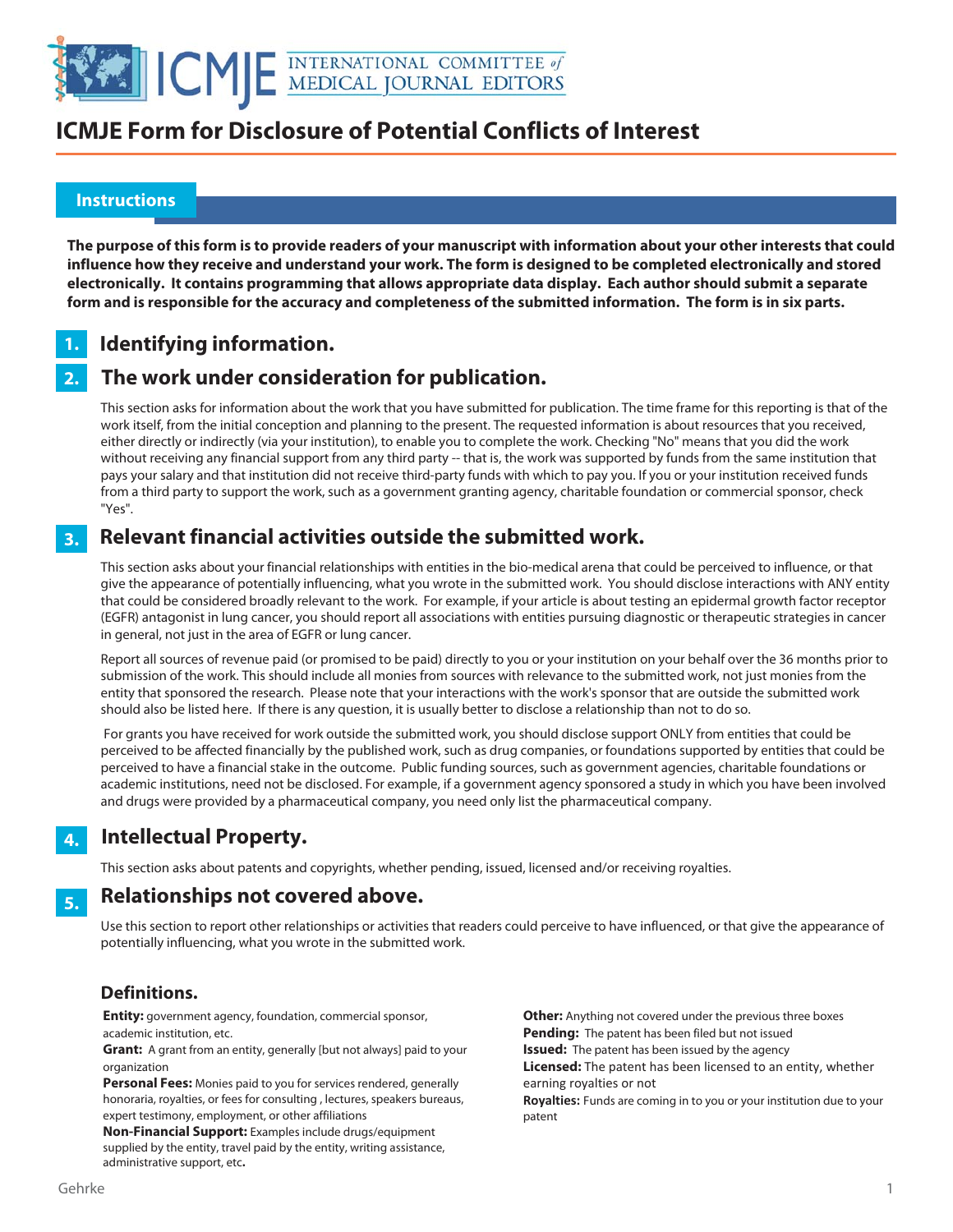

| <b>Section 1.</b>                      | <b>Identifying Information</b>                    |                                                                           |                                                  |                             |
|----------------------------------------|---------------------------------------------------|---------------------------------------------------------------------------|--------------------------------------------------|-----------------------------|
| 1. Given Name (First Name)<br>Thorsten |                                                   | 2. Surname (Last Name)<br>Gehrke                                          |                                                  | 3. Date<br>18-February-2014 |
| 4. Are you the corresponding author?   |                                                   | Yes<br>$\sqrt{ NQ}$                                                       | Corresponding Author's Name<br>Daniela Kulichova |                             |
| 5. Manuscript Title                    |                                                   | Metal hypersensitivity mimicking periprosthetic erysipelas-like infection |                                                  |                             |
| CC-D-13-00154R4                        | 6. Manuscript Identifying Number (if you know it) |                                                                           |                                                  |                             |

## **The Work Under Consideration for Publication**

Did you or your institution **at any time** receive payment or services from a third party (government, commercial, private foundation, etc.) for any aspect of the submitted work (including but not limited to grants, data monitoring board, study design, manuscript preparation, statistical analysis, etc.)?

| Are there any relevant conflicts of interest? |  | <b>Yes</b> |  | $\sqrt{ }$ No |
|-----------------------------------------------|--|------------|--|---------------|
|-----------------------------------------------|--|------------|--|---------------|

# **Relevant financial activities outside the submitted work. Section 3. Relevant financial activities outset**

Place a check in the appropriate boxes in the table to indicate whether you have financial relationships (regardless of amount of compensation) with entities as described in the instructions. Use one line for each entity; add as many lines as you need by clicking the "Add +" box. You should report relationships that were **present during the 36 months prior to publication**.

| Are there any relevant conflicts of interest? | <b>Yes</b> |  | $\sqrt{N}$ |
|-----------------------------------------------|------------|--|------------|
|-----------------------------------------------|------------|--|------------|

# **Intellectual Property -- Patents & Copyrights**

Do you have any patents, whether planned, pending or issued, broadly relevant to the work?  $\Box$  Yes  $\Box$  No